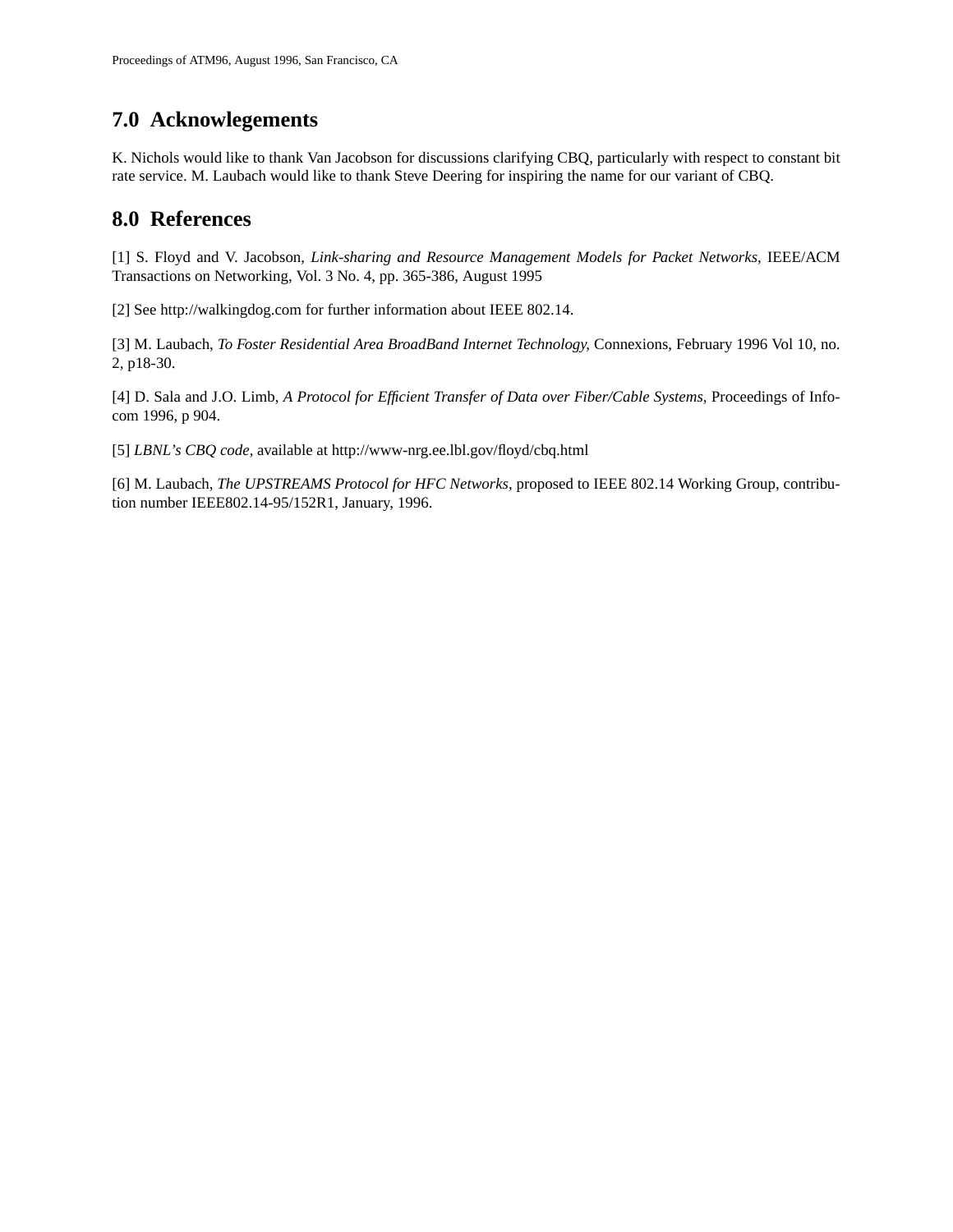**FIGURE 12. Five CIR, Five BE, With a Preferential Weight Given to Overdraft in CIR vs BE**



**FIGURE 13. Figure 12 Without Aggregate Utilization**



### **6.0 Future Work**

Our prelminary results show that an SCBQ scheduler can deliver the QoS streams we require. Our future work will be in three categories: further algorithm refinement, further testing of SCBQ, and turning the simulation code into efficient runtime code. Further modifications to the allocation algorithm are needed to reduce CBR jitter and to allow properly sized bursts of cells from stations that are just becoming active. In addition, we need to do some further work on our hysteresis class to prevent STUs from leaving the list too soon when the channel is idle. There are a number of parameters in our system that need to be studied in simulation to gauge the sensitivity of the system to each and to properly set these values. We then need to run larger simulations with a variety of traffic types to study how well we can deliver the kind of performance that individual users will see. Along with this, we want to make the modifications to deliver multiple QoS streams to a single STU. Finally, our SCBQ simulation code has departed significantly from the original LBNL prototype code [5] and would need to be reworked for runtime efficiency.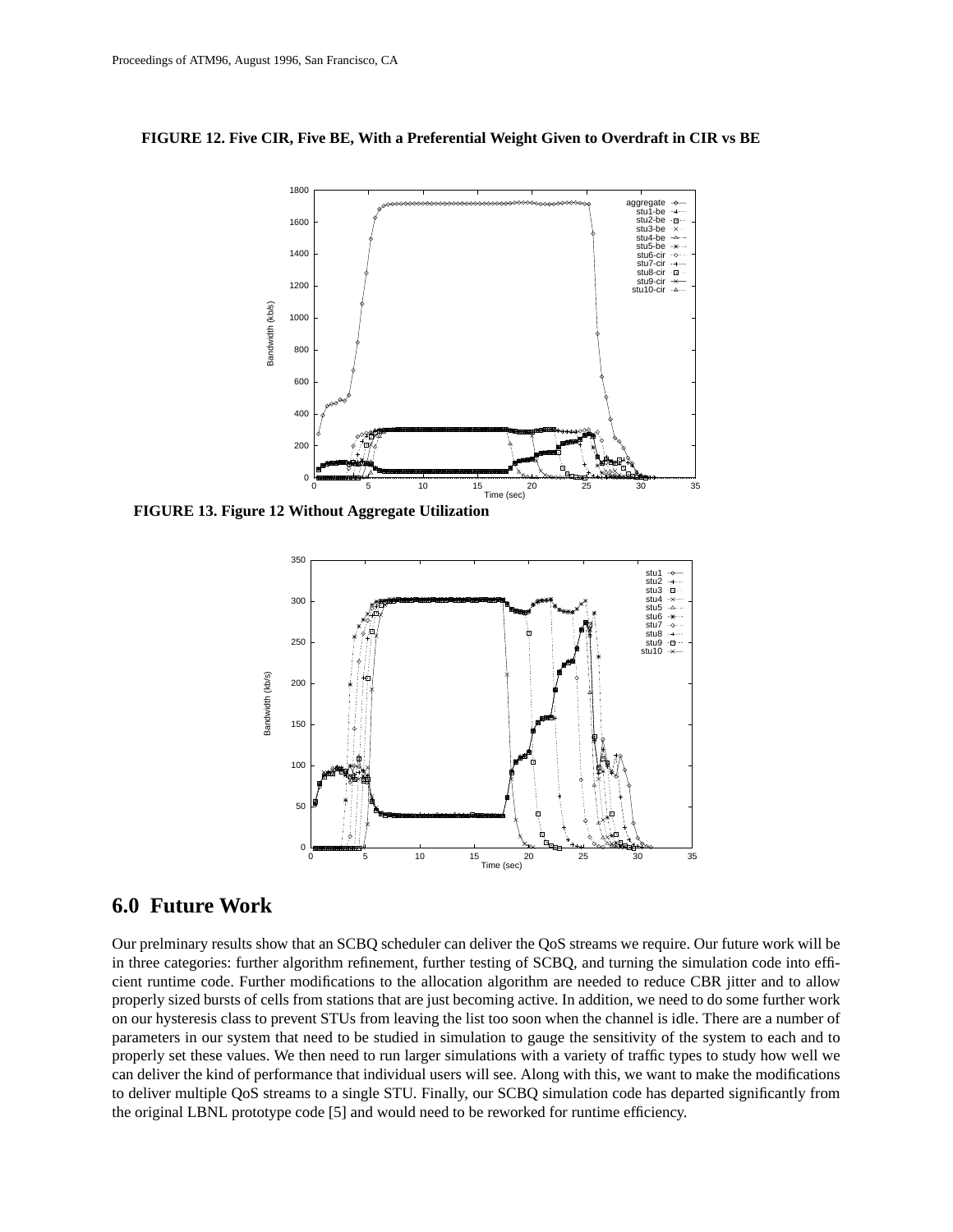#### **FIGURE 10. Five CIR, five BE, with 4 CBR Sources**



**FIGURE 11. As in Figure 10 Without the Aggregate**



In figures 12 and 13 we simulate with 5 BE STUs and 5 CIR STUs configured as in the previous example, but with CIR given a preferential weighting in the round robin allocation of excess bandwidth such that the BE class gets 2/3 the excess allocation of a CIR class. If the excess bandwidth were shared equally, we would have the previous situation of 295 Kbps for CIR and 51 Kbps for BE. However, in this scheme each CIR class could get an additional 177 Kbps and the BE class only 119 Kbps. Since 177 Kbps would put the CIR classes over their 300 Kbps upper bound, that leaves an additional 25 Kbps for the BE class to draw on. This means the 5 BE classes share (86+119+25) Kbps to get 46 Kbps each. This is reflected in figures 12 and 13.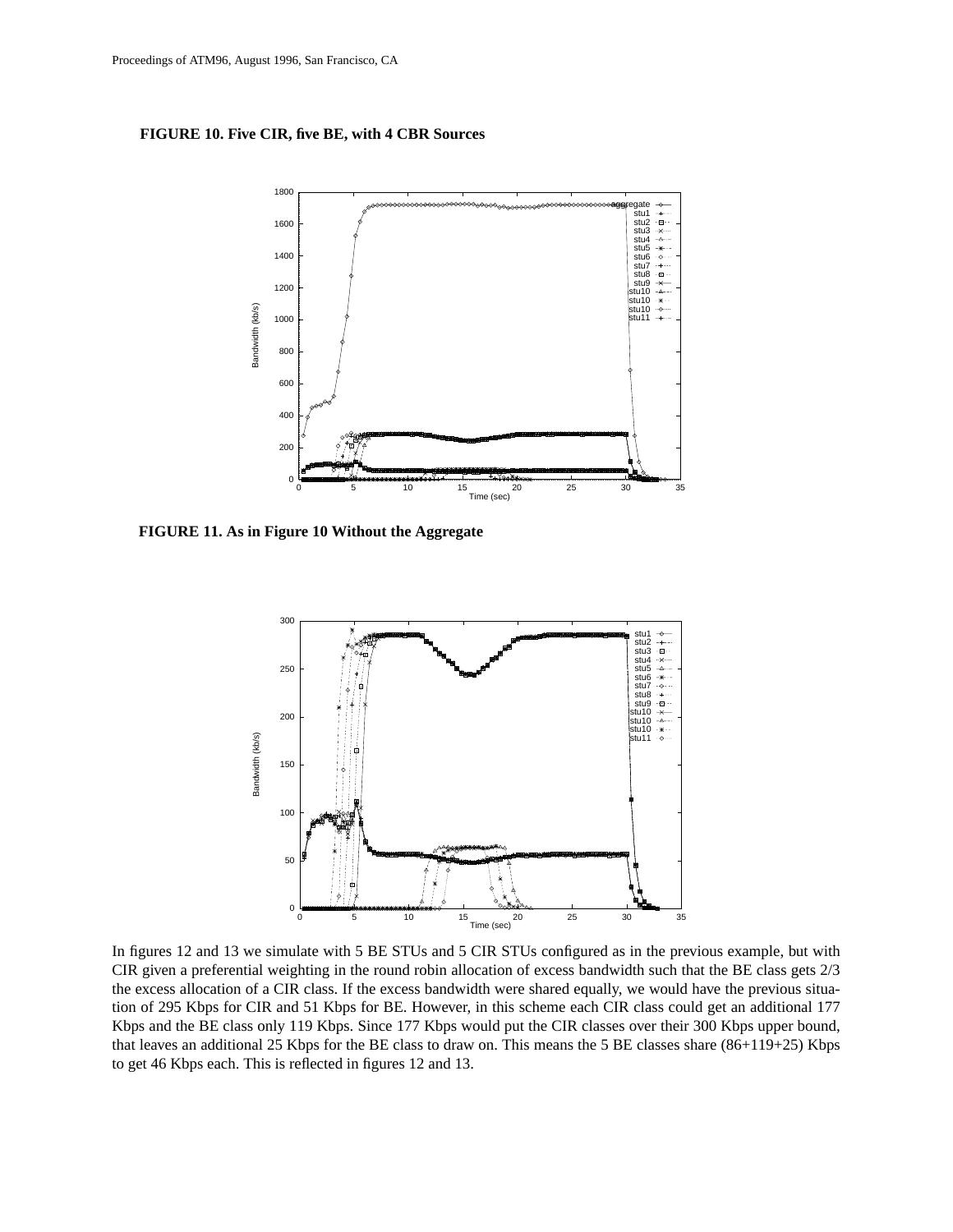#### **FIGURE 8. Five BE STUs, Five CIR STUs, and a CBR STU**



**FIGURE 9. As in Figure 8 Without Aggregate Traffic**



effort) being used. This leaves the rest to be shared equally between the six classes. Thus, each CIR STU should get 295 Kbps and the BE class gets 253 Kbps, to share equally among its 5 members, at about 51 Kbps. This appears to be happening. When the CBR source comes on, one-sixth of its bandwidth is taken from each CIR STU and one-sixth is taken from the BE class, spread equally among the 5 members. Although the plot is not at this level of resolution, the results appear to agree. In figures 10 and 11, the situation is the same before the CBR sources come on, but afterwards the total bandwidth for the six classes to share is 746 Kbps. This works out to about 250 Kbps per CIR STU and 42 Kps per BE STU. The actual numbers appear to differ slightly, but this could be because of the short hold time of the fourth CBR source (which was left off the plot).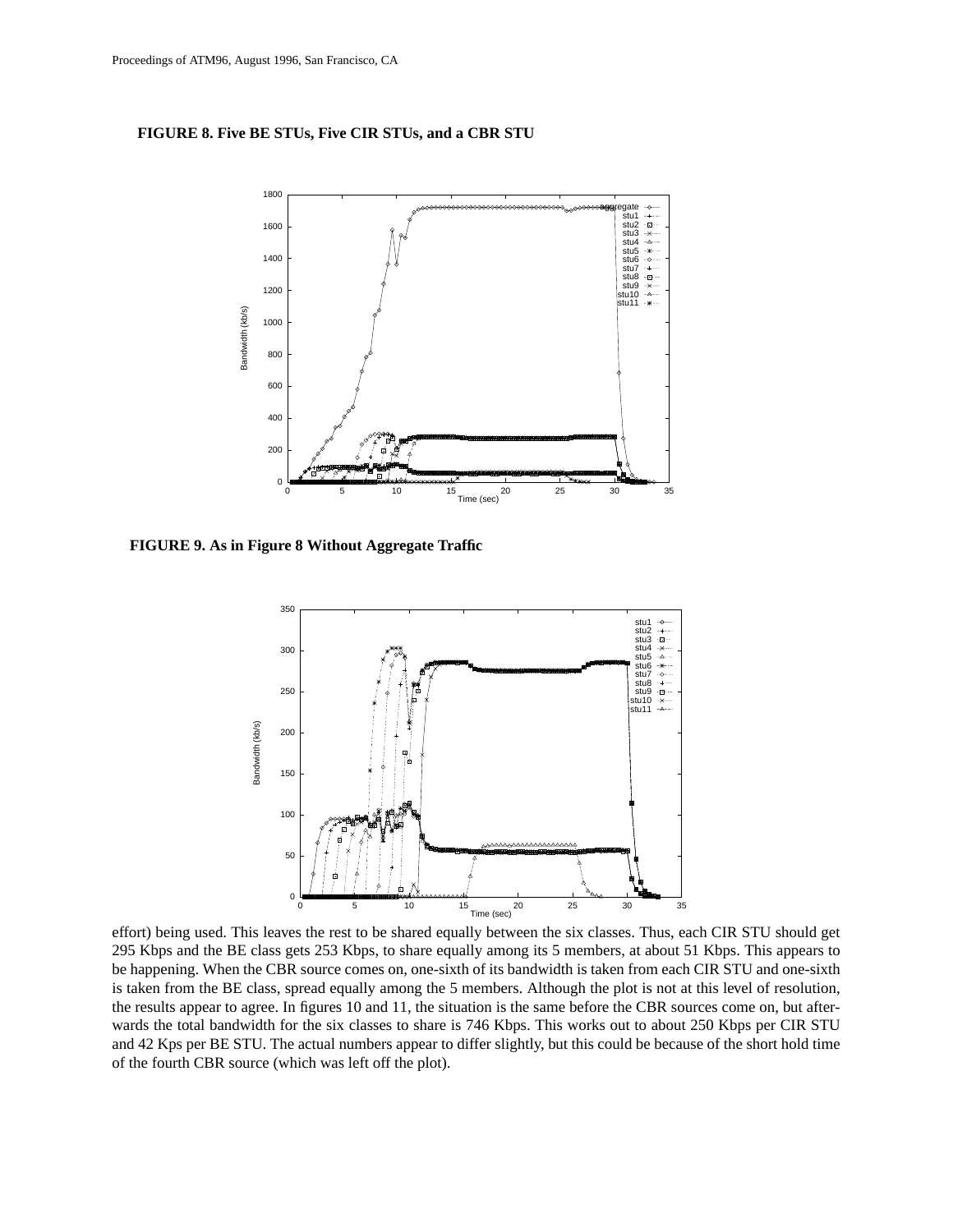#### **FIGURE 6. Example of Figure 4 with a CBR (64 Kbps) Source Added**



**FIGURE 7. Example of Figure 6 With Reduced Upper Bound of (100 Kbps)Per CIR Source**



Figures 10 and 11 show the results of the next experiment. Four CBR sources were added to the previous experiment (only 3 of these are plotted). Notice in figure 10 that we stay at the peak utilization the entire time that all sources are on. In figure 11 we can see that the overdraft allocations to both the CIR and BE are reduced equally during the time the CBR sources are active. We can also see that when the first CIR STU came on, it shot up to almost the entire 300 Kbps allotment before sharing with the next CIR source to come on. This is the appropriate behavior as we have configured it, but we'd like to be able to allocate the excess bandwith on an *unequal* basis, giving preference by subscription level.

First, we examine the sharing behavior In figure 8 and 9. Before the CBR source is turned on, there is 1.73 Mbps that has 657 Kbps of allocated bandwidth (the 128 Kbps of each CIR service plus the 5% of the link allocated to best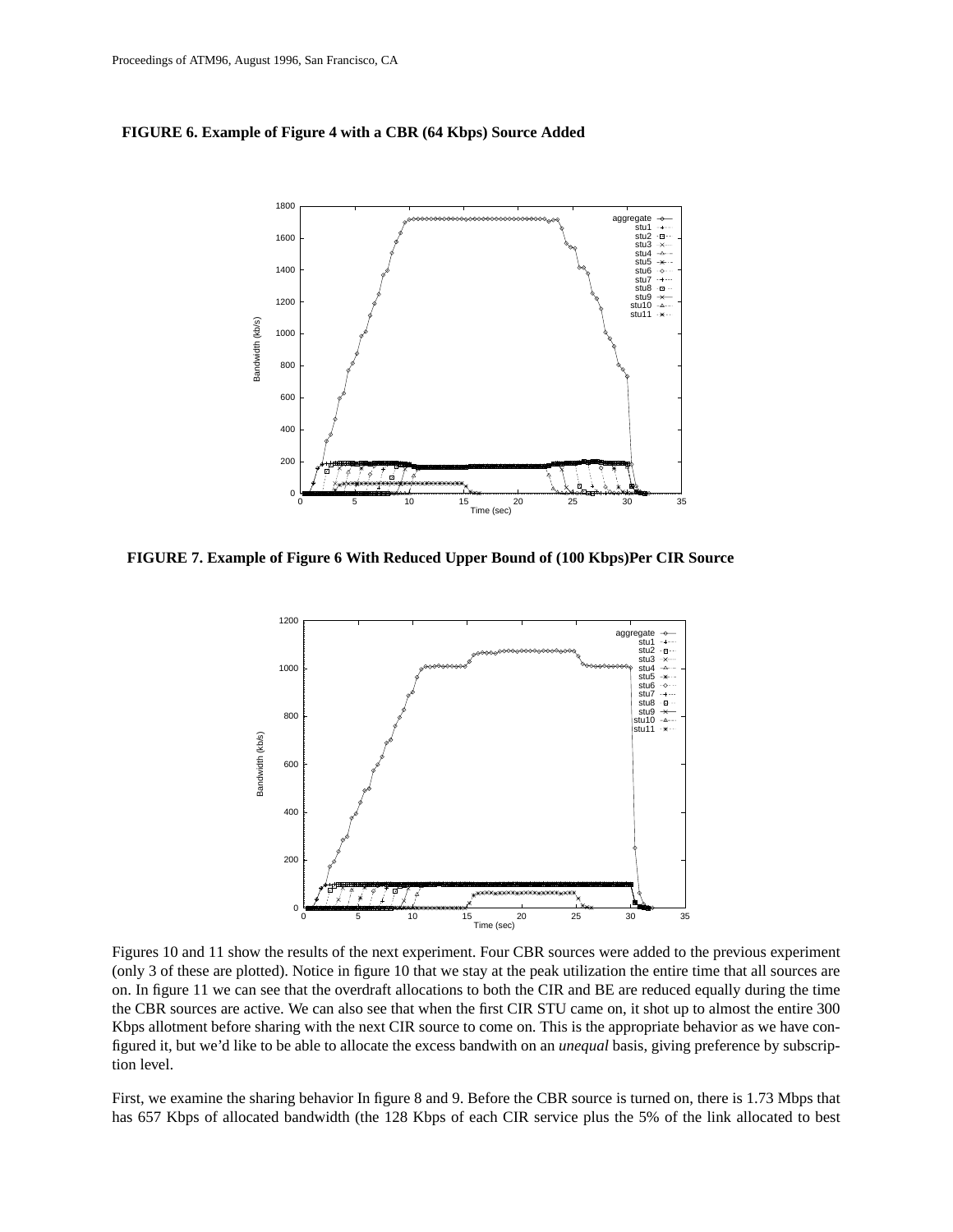



**FIGURE 5. STU-Only Plot of the Same Experiment as in Figure 4.**



In the next experiments, we added best effort service. Recall, that this is a *true* best effort service where no minimum (other than an allotment of 1% of the link bandwidth for the entire class) rate is guaranteed per subscription flow, but no maximum is enforced either. Thus any spare bandwidth can be used by waiting traffic of this class. The sources being serviced at BE are sending at 96 Kbps and the CIR serviced sources are sending at 384 Kbps. The CIR service here is lower bounded at 128 Kbps and upper bounded at 300 Kbps. Each BE serviced source comes on at one second intervals from the simulation start, then the CIR serviced sources come in. A CBR source runs from 15 to 25 seconds. Figure 8 shows the experiment with the aggregate bandwidth value, which ramps up as additional bandwidth is used. In Figure 9 the same experiment is shown with just the STUs utilizations plotted so it can be seen that the BE service is reduced to accomodate the CBR source.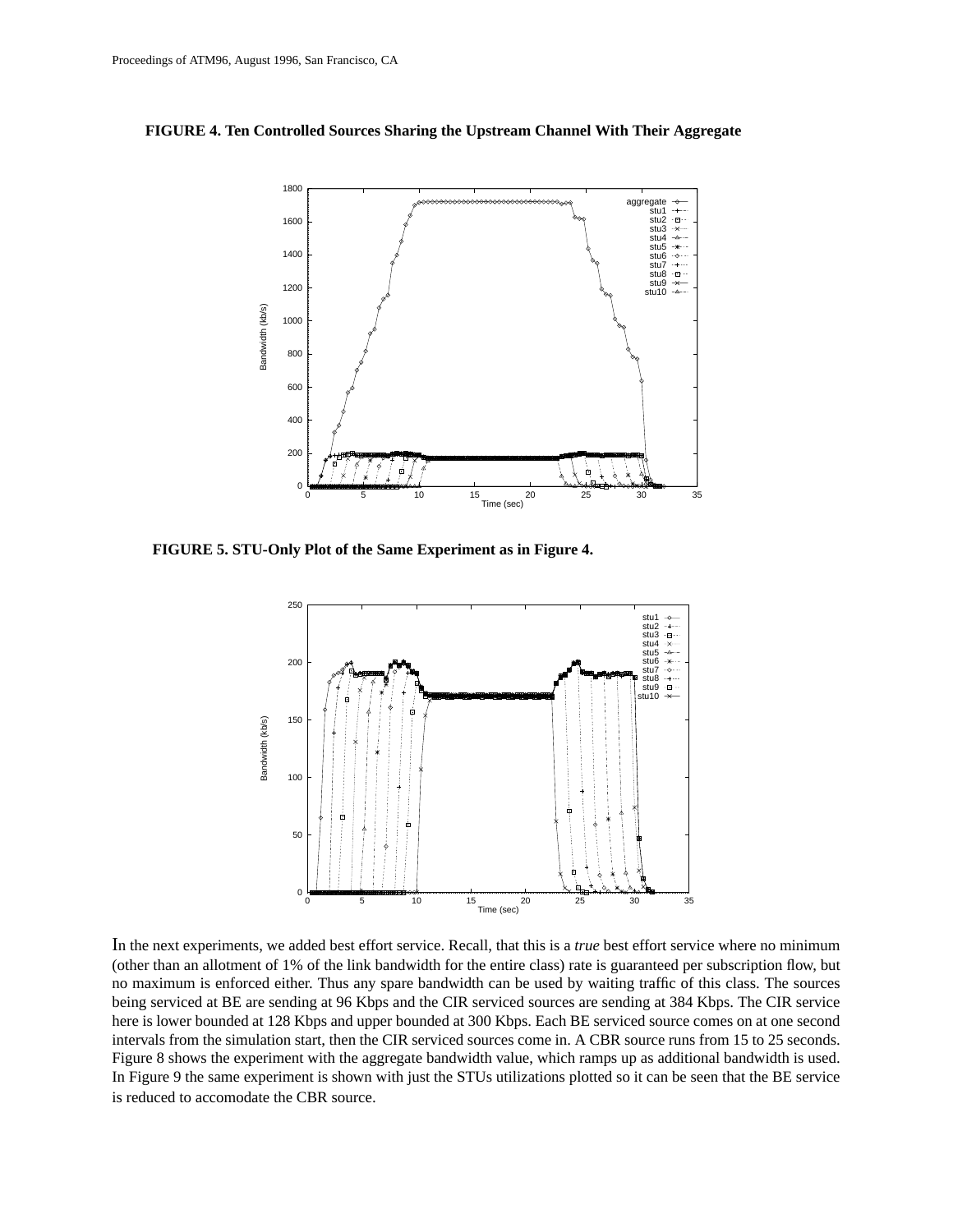## **5.0 Results**

SCBQ was implemented as the scheduler in a simulation model of an HFC UPSTREAMS system. The class hierarchy is headed by the link, under which there are four classes, CBR, CIR, BE, and HYST. CBR is priority 1, CIR and BE have the same priority, and HYST is the lowest priority possible. The CBR class includes both an administrative class that sends contention grants every ten slots (CS) and subscriber CBR, and is allocated a total of 20% of the bandwidth. The BE class has an aggregate allocation of 5% of the link, but may "overdraft" the unused link bandwidth. The subscriber CIR classes are installed under CIR and set up with both a guaranteed allocation and a maximum allocation. CIR itself cannot "overdraft" the link. In the experiments, constant bit rate sources were used to drive all the STUs. In most cases, we were driving at higher data rates in order to isolate scheduler effects.

#### **FIGURE 3. Class Hierarchy Use for the Simulation**



In all the experiments, the CS class takes up 10% of link, reducing the available payload or data bandwidth to 1.73 Mbps. Each upstream ATM cell is sent in a time slot of duration 200 microseconds, giving a data payload of 1.92 Mbps. All simulations were run for 30 seconds of simulated time. The plots shown here are of the average instantaneous utilization. The first simulation example we'll show is 10 STUs configured at *modem-quality* CIR and overdriving their allocation. Each source comes on at one second intervals into the simulation, runs at a bit-rate of 384 Kbps and turns off at one second intervals before the end of the simulation. The STUs have CIR service with a minimum guranteed rate of 28Kbps and a ceiling of 200 Kbps each. Since there is 1.73 Mbps available for sharing, each should get 173 Kbps, which is under the individual limiter value. In figure 4 we see that, indeed there is equal sharing of the channel. In figure 5 we show a close up of the STU utilizations only and can see that the STUs go after more of the channe bandwidth when there are fewer than 10 STUs, but that each is limited at 200 Kbps. Although we had only configured our CBR service in an *at most* rate delivery mode, we found that our average contention slot was 2.0 milliseconds as desired with a very small variance. Note that delays occur from the time a source starts or stops sending till it is heard by the HE due to round-trip delays in an HFC system. In additon, we can observe the backlogged STUs emptying their buffers.

In the next experiment, a constant bit rate subscriber stream of 64 Kbps, provisioned as a single cell every 6 milliseconds, was added. Note that when the CBR stream comes on at 3 seconds into the simulation it reduces the overdraft bandwidth available to the 10 CIR STUs. In figure 7 we show the results of repeating this experiment using a reduced upper bound for the CIR STUs of 100 Kbps. In this case, when the CBR source turns on it adds to the total link utilization since all 10 STUs are running at their maximum rate. In the experiment shown in figure 7, all 10 STUs were turned off at the end of 30 seconds.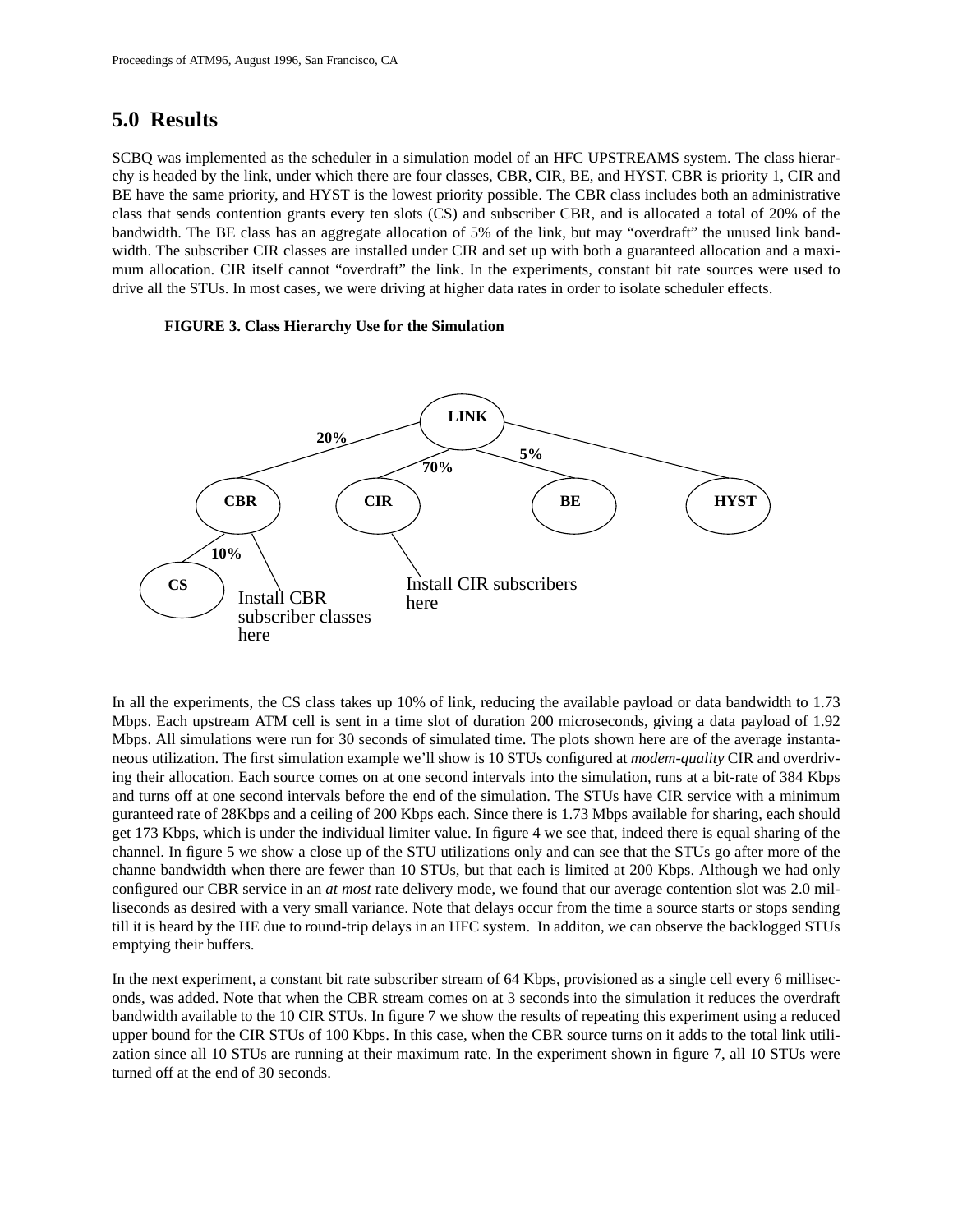#### **FIGURE 2. Request and Grant Flow**



recently active users are likely to become active again in the near future, we want to apply some sort of hysteresis to the granting of upstream slots to stations. One way to implement this is by polling, but this introduces the potential for bandwidth waste when there are active stations requiring service. What is needed is a low-priority form of polling, where inactive stations are sent grants only when there is spare bandwidth and where STUs that continue to remain inactive could leave hysteresis eventually. As with the CBR service, we'd like a sheduler that can include these requirements in a integrated fashion.

The class-based queueing (CBQ) algorithm developed by Floyd and Jacobson [1] appeared to have the potential to meet our needs. We believed the concepts of classes, a class hierarchy, and priorities could provide our tiers of service. Still, CBQ was meant for packet-level scheduling and we needed to schedule grants based on undelineated requests. We realized that it would take some tuning to select the correct number of requests to schedule at a time as well as the fact that our scheduler works in an environment where it is necessary to schedule well in advance (due to round-trip delays) and to schedule some number of upstream cells at a time. To keep that number, and hence scheduler reaction time, small we need an algorithm that can be implemented in fairly short time and one that is extensible, as the number of active STUs on an cable can vary widely. CBQ looked like it could potentially work well under these circumstances.

We implemented a CBQ grant scheduler in our simulator. Since we are scheduling *shreds* of packets rather than full packets as in CBQ, we denote our algorithm *shredded* CBQ, or SCBQ. This scheduler has all the basic features we wanted, integrating all our requirements into a single scheduling mechanism, and has good sharing performance, as will be seen in the results. However, several aspects can be tuned further and we plan to do so in the future. We present our results so far as a promising proof-of-concept.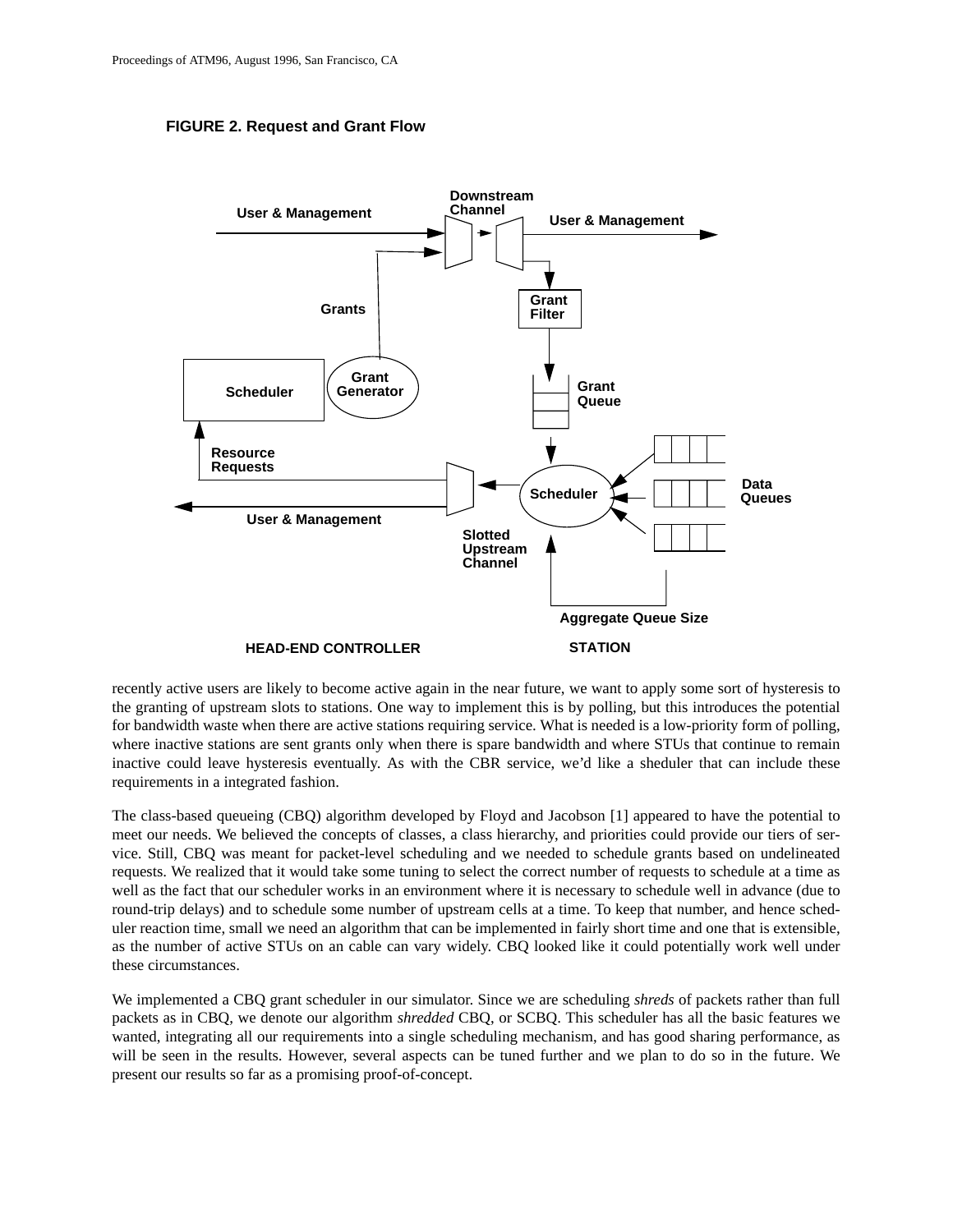

**FIGURE 1. Block diagram of HFC controller for headend**

bound, and no guarantee on jitters<sup>1</sup>; and a best effort (BE) category which receives available bandwidth only. The BE traffic may or may not be bounded, both as a class and by individual STU. Traffic models for the first category include low bit-rate alarm information, telephony, and conventional videoconferencing. Traffic models for the second category include classes of p*remium data service* like high-performance web surfing, work-at-home data traffic or Internet videoconferencing. Traffic models for the third category include electronic mail and text-based terminal sessions.

Constant bit rate is less problematic for a scheduler in a pre-allocated and fixed transmission unit size system since that rate can just be deliverd to the subscriber via direct grants at the appropriate intervals. However, we would like to implement a scheduler that handles the CBR and reactive data traffic in a monolithic fashion. The scheduling of the reactive traffic in the other two classes is complicated by the fact that, under normal circumstances, each new packet at the subscriber unit would have to contend to get a direct grant. A solution for very active STUs (e.g. doing an ftp or sending a video stream) is to piggyback the current number of enqueued data cells in each upstream cell so the scheduler gets an update of the required number of cells as part of the previously allocated bandwidth. For subscribers that are not active enough to keep the transmission cell queue full, this doesn't help. Relying on the observation that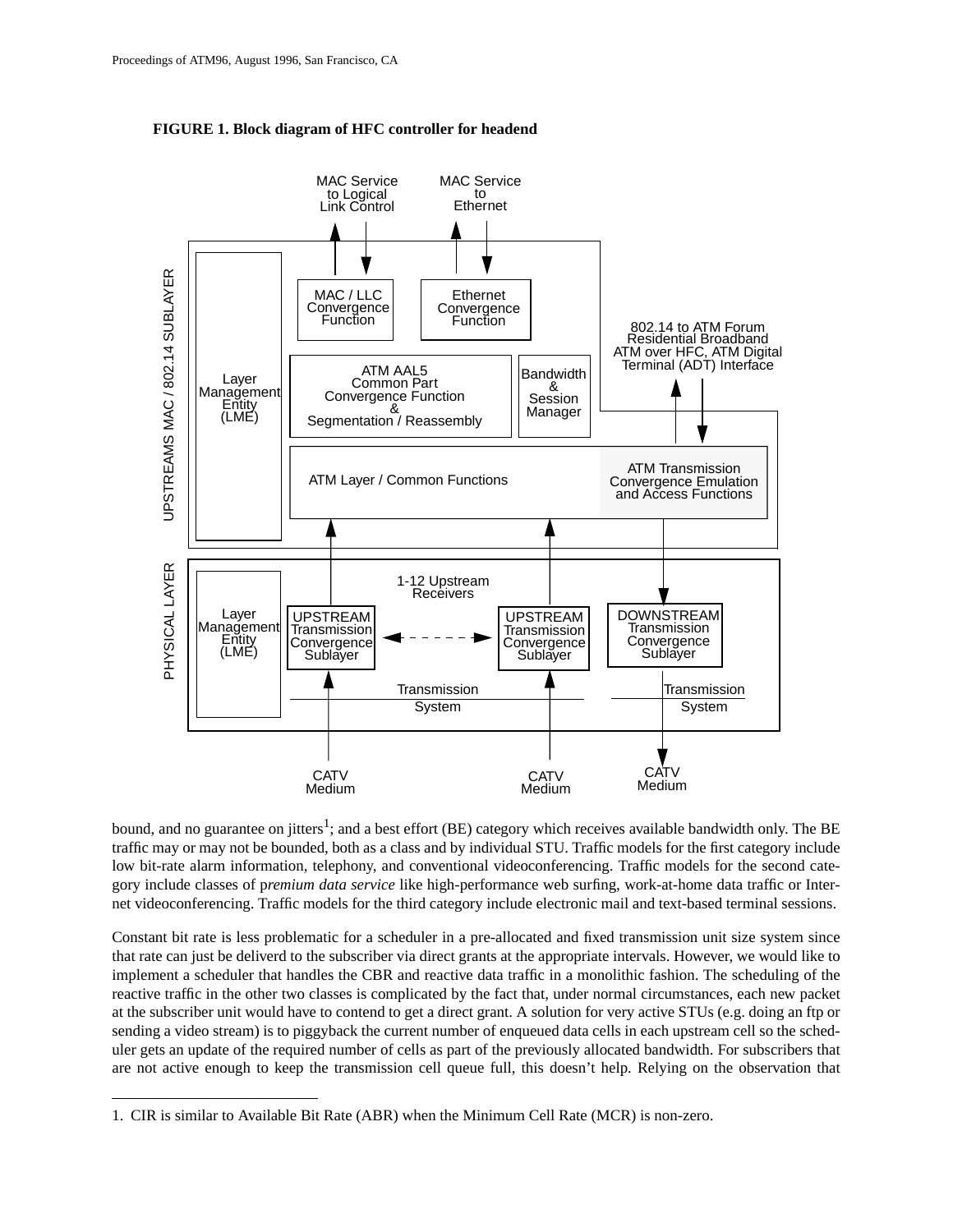create an upstream impairment challenge that requires a robust upstream RF modem that can cope with these impairment problems. Fourth, current IEEE standard efforts are to support a 50 mile cable length, which places approximately 400 microseconds of propagation delay between the cable head-end and the farthest subscriber station out on the network. Fifth, high utilization of the upstream bandwidth is necessary and can only be accomplished by sharing bandwidth among the stations and stations cannot directly communicate. The propagation delay of the cable together with techniques to reduce channel noise impairment introduces delays in the round-trip path between head-end and stations of several milliseconds. Meeting all of these requirements leads to a medium access control (MAC) layer where all stations are precisely ranged to a time-slotted channel that is shared among the subscriber stations under the control of the head-end. The precise time-slotting prevents stations from interfering with one another's transmissions and the head-end control allows for dynamic allocation of the bandwidth among the subscriber units to provide the level of service that a particular type of traffic requires and for which a particular subscriber has paid. Subscriber terminals communicate with the head-end controller to request access to the upstream channel and the head-end controller's scheduling algorithm allocates these time slots among the stations using the requests from the stations and knowledge about the level of service subscribed to at a particular station. This architecture has the advantage of reducing the complexity in the subscriber's unit to keep its cost down.[3, 4]

The raw downstream channel bandwidth is 30 Mbps with a usable data payload of 23.9 Mbps. The downstream channel is shared by all the subscriber units for both user and management traffic. The raw upstream channel bandwidth is expected to be about 2.56 Mbps with a usable data payload of 1.92 Mbps. However, multiple upstream channels can be employed on each cable, ultimately achieving a symmetric data rate if required. The standards call for supporting from 50-2000 stations on a single cable (see figure 1).

# **3.0 Overview of the UPSTREAMS protocol**

Since stations can't communicate directly, it's not possible to use a DQDB or CSMA/CD type MAC layer. It is possible to use a slotted ALOHA technique, but the standards call for supporting connection-oriented traffic in addition to connectionless traffic and a high utilization of the upstream bandwidth is desired. The results presented in this paper are based on a Com21-developed protocol called UPSTREAMS: The Upstream Protocol for Sharing Transmission Resources among Entities using an ATM-based Messaging System [6]. This protocol has many features that are expected to be in the future IEEE 802.14 standard. The basic information unit that is sent in each upstream time slot is a 53 byte ATM cell augmented with 1 byte of management information, plus FEC and guardband bytes.

The head-end controls the upstream channel by issuing *grants* that specify the station(s) and type of messages that acan be sent in each upstream slot. Grants are may be issued to groups or all stations to sign on with the head-end (*invite grants*) or to make requests for bandwidth for reactive traffic needs (*contention grants*). Grants are issued directly to individual stations (*direct grants*) to send data in a particular time slot on the upstream channel. Since multiple stations can send in any invite or contention slot, random access algorithms are used for these slots to resolve contention when it occurs. Data is only sent in the direct grant slots. Multiple grants (up to 15) can be packed into a single downstream cell. A block diagram of the request and grant flow is shown in figure 2. General issues for the head-end scheduler, without considering quality of service, are: 1) grants must reach a station on the downstream in sufficient time for it to respond on the upstream channel, 2) don't schedule too far in advance (though system delays must be accounted for), and 3) avoid using contention when possible.

A scheduling algorithm is applied to the flow of resource requests using information about the type of subscription service of each traffic flow. Grants are then allocated to specific upstream cells based on this scheduler input. The head-end scheduler block in figure 3 implements our three-tiered service model while the scheduler at the station schedules based on simple priority.

In the following, we will use HE to denote head-end and STU to denote the station, or subscriber terminal unit.

# **4.0 Scheduling for QoS**

Our QoS model has three categories of traffic: CBR, where each connection receives a constant bit rate delivered at minimum possible jitter; CIR, a *committed information rate* service with a minimum guaranteed rate, a maximum